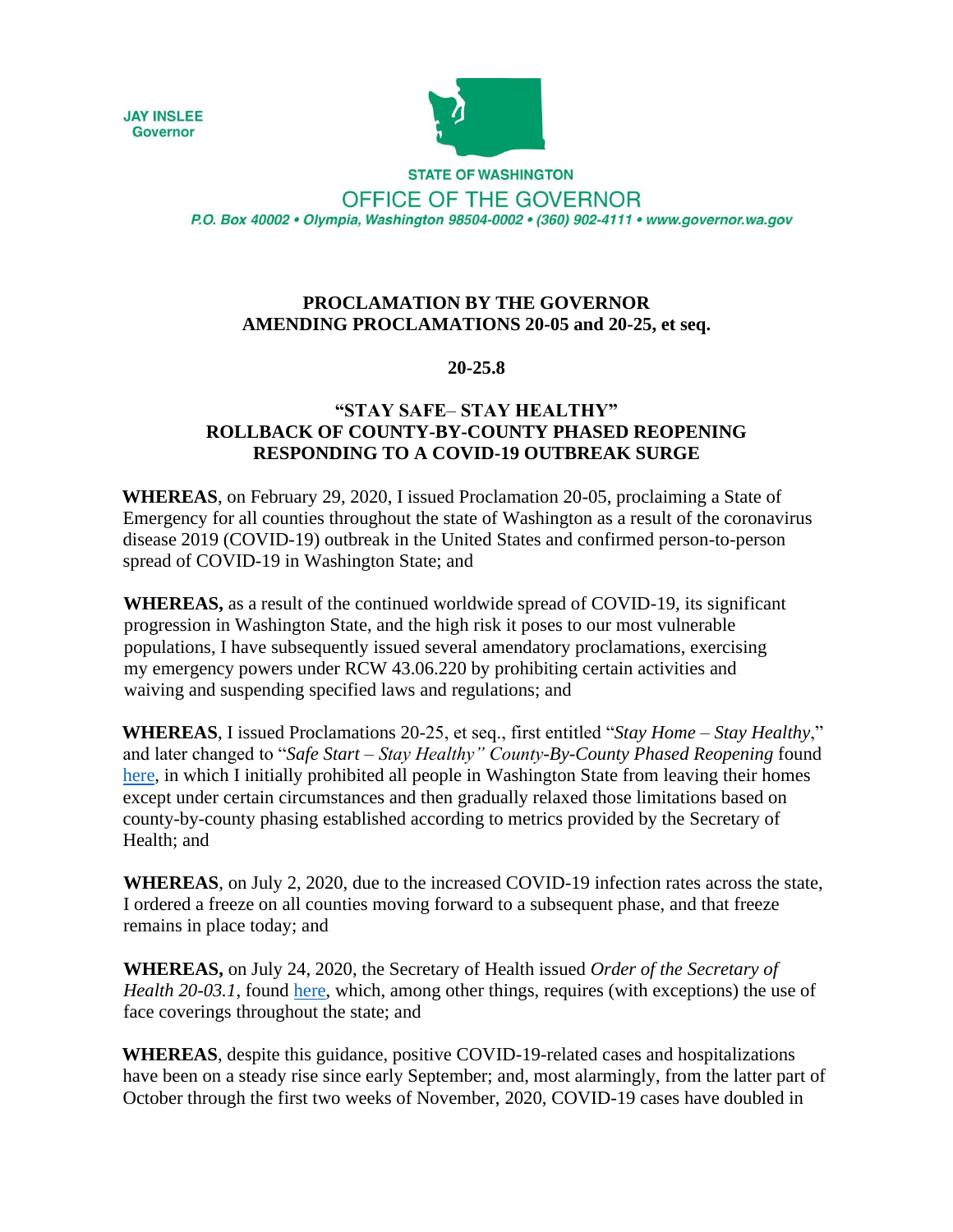Washington, and COVID-19-related hospitalizations have risen sharply, putting our people, our health system, and our economy in as dangerous a position as we faced in March 2020; and

**WHEREAS,** there is evidence that the virus is spread through very small droplets called aerosols that are expelled from our mouths when we breathe, talk, sing, vocalize, cough, or sneeze, that these aerosols linger in air, and that a significant risk factor for spreading the virus is prolonged, close contact with an infected person indoors, especially in poorly ventilated spaces; and

**WHEREAS,** we know that several factors increase the risk for person-to-person COVID-19 transmission; such factors include (1) the more that people and groups interact, (2) the longer those interactions last, (3) the closer the contact between individuals, and (4) the denser the occupancy for indoor facilities; and

**WHEREAS,** the Washington State Department of Health and the Centers for Disease Control and Prevention have provided health and safety guidance to reduce the risk of transmission of COVID-19 generally and in specific sectors, environments, and settings, yet many individuals continue to disregard this guidance, and person-to-person interactions, including gatherings, have led to many infections and are a primary factor in the dangerous increase in COVID-19 cases and hospitalizations currently being experienced in Washington; and

**WHEREAS,** to reduce the severe increases in COVID-19 cases and hospitalizations we are currently facing, and to reduce the increase in deaths from COVID-19 that likely will follow, it is necessary to immediately modify prior prohibitions and guidance, and to issue further guidance as it is developed; and

**WHEREAS,** COVID-19, caused by a virus that spreads easily from person to person which may result in serious illness or death and has been classified by the World Health Organization as a worldwide pandemic, has broadly spread throughout Washington State and remains a significant health risk to all of our people, especially among our most vulnerable populations; and

**WHEREAS,** the worldwide COVID-19 pandemic and its progression in Washington State continue to threaten the life and health of our people as well as the economy of Washington State, and remain a public disaster affecting life, health, property or the public peace; and

**WHEREAS**, the Washington State Department of Health continues to maintain a Public Health Incident Management Team in coordination with the State Emergency Operations Center and other supporting state agencies to manage the public health aspects of the incident; and

**WHEREAS**, the Washington State Military Department Emergency Management Division, through the State Emergency Operations Center, continues coordinating resources across state government to support the Department of Health and local health officials in alleviating the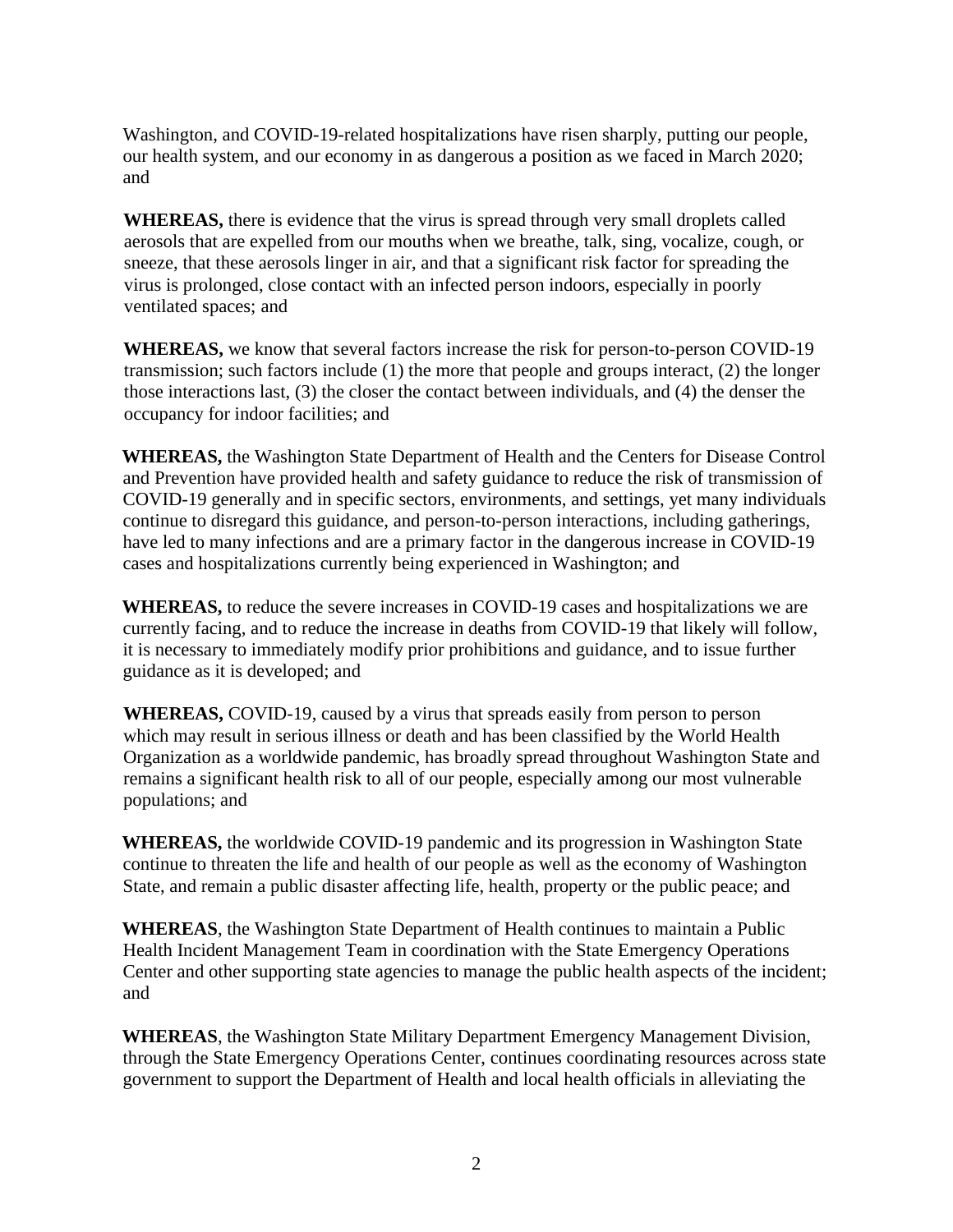impacts to people, property, and infrastructure, and continues coordinating with the Department of Health in assessing the impacts and long-term effects of the incident on Washington State and its people; and

**NOW, THEREFORE**, I, Jay Inslee, Governor of the state of Washington, as a result of the above noted situation, and under Chapters 38.08, 38.52 and 43.06 RCW, do hereby proclaim and order that a State of Emergency continues to exist in all counties of Washington State, that Proclamation 20-05 and all amendments thereto remain in effect, and that, to help preserve and maintain life, health, property or the public peace pursuant to RCW 43.06.220(1)(h), Proclamations 20-25, et seq., renamed "Stay Safe – Stay Healthy" are amended to extend all of the prohibitions described herein until this order is amended or rescinded. Except as otherwise provided in this order, the *Safe Start Washington Phased Reopening County-by-County Plan* found [here,](https://www.governor.wa.gov/sites/default/files/SafeStartPhasedReopening.pdf) the *Order of the Secretary of Health 20-03.1*, issued on July 24, 2020, found [here,](https://www.doh.wa.gov/Portals/1/Documents/1600/coronavirus/Secretary_of_Health_Order_20-03_Statewide_Face_Coverings.pdf) and all other provisions of Proclamations 20-25, et seq., shall remain in full force and effect.

**FURTHERMORE,** pursuant to RCW 43.06.220(3), the prohibitions set forth in Proclamations 20-25, et seq., are modified as set forth below. Unless otherwise specifically noted, the modifications take effect at 12:01 a.m., Tuesday, November 17, 2020. All modifications to existing prohibitions set forth herein shall expire at 11:59 p.m., Monday, December 14, 2020, unless otherwise extended.

If an activity is not listed below, currently existing guidance shall continue to apply. If current guidance is more restrictive than the below listed restrictions, the most restrictive guidance shall apply. These below modifications do not apply to education (including but not limited to K-12, higher education, trade and vocational schools), childcare, health care, and courts and judicial branch-related proceedings, all of which are exempt from the modifications and shall continue to follow current guidance. Terms used in this proclamation have the same definitions used in the *Safe Start Washington Phased Reopening County-by-County Plan.*

## **Modifications to existing prohibitions:**

- **1. Indoor Social Gatherings** with people from outside your household are prohibited unless they (a) quarantine for fourteen days (14) prior to the social gathering; or (b) quarantine for seven (7) days prior to the social gathering and receive a negative COVID-19 test result no more than 48-hours prior to the gathering. A household is defined as individuals residing in the same domicile.
- **2. Outdoor Social Gatherings** shall be limited to five (5) people from outside your household.
- **3. Restaurants and Bars** are closed for indoor dine-in service. Outdoor dining and togo service are permitted, provided that all outdoor dining must comply with the requirements of the Outdoor Dining Guidance [here.](https://www.governor.wa.gov/sites/default/files/Requirements%20for%20Outdoor%20Seating%2011-15-20.pdf) Table size for outdoor dining is limited to a maximum of five (5) people. These modified restaurant and bar restrictions go into effect at 12:01 a.m. Wednesday, November 18, 2020.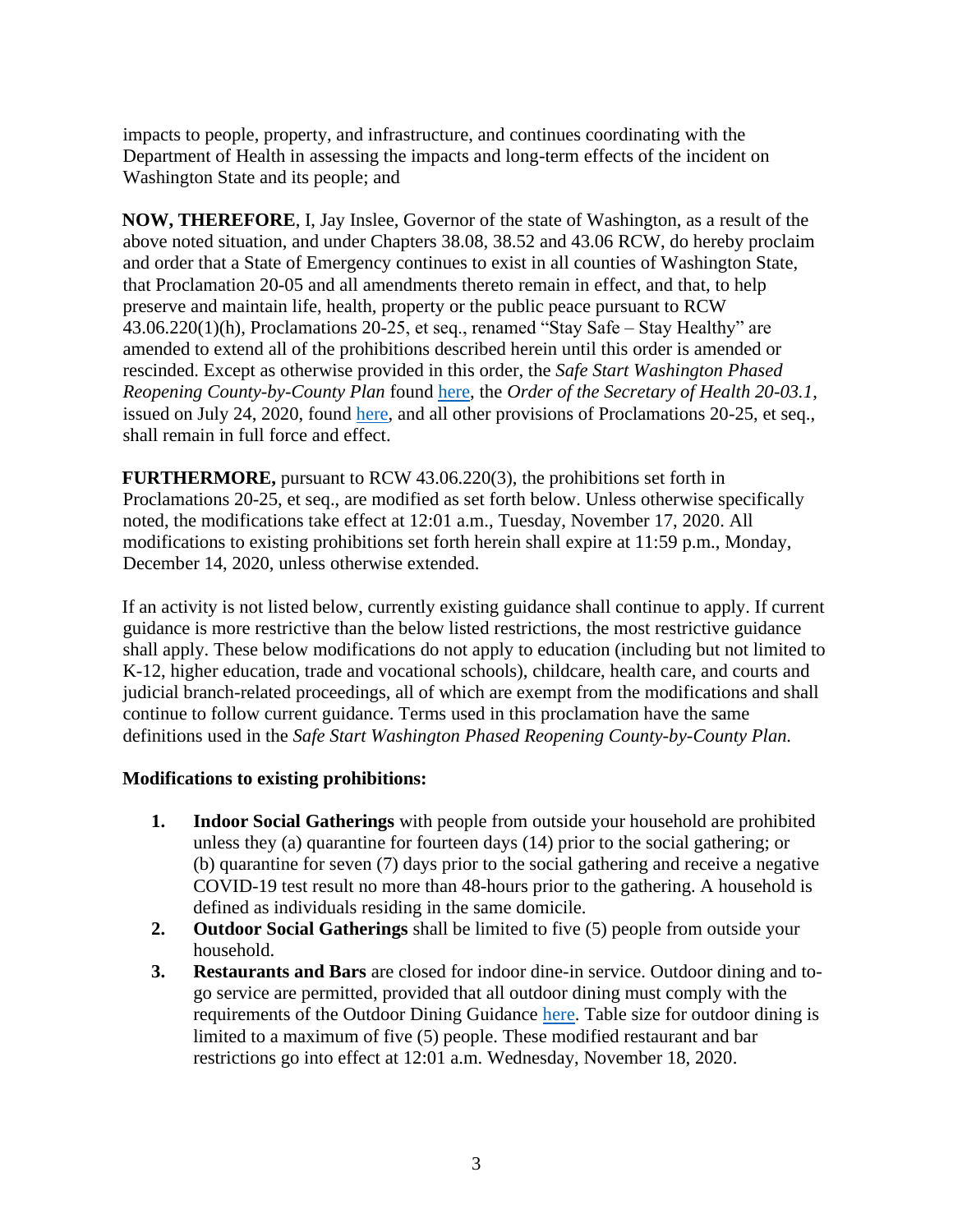- **4. Fitness Facilities and Gyms** are closed for indoor operations. Outdoor fitness classes are permitted but are subject to and limited by the outdoor social gathering restriction listed above.
- **5. Bowling Centers** are closed for indoor service.
- **6. Miscellaneous Venues:** All retail activities and business meetings are prohibited. Only professional training and testing that cannot be performed remotely, as well as all court and judicial branch-related proceedings, are allowed. Occupancy in each meeting room is limited to 25 percent of indoor occupancy limits or 100 people, whichever is fewer.
	- Miscellaneous venues include: convention/conference centers, designated meeting spaces in a hotel, events centers, fairgrounds, sporting arenas, nonprofit establishment, or a substantially similar venue**.**
- **7. Movie Theaters** are closed for indoor service. Drive-in movie theaters are permitted and must continue to follow current drive-in movie theater guidance.
- **8. Museums/Zoos/Aquariums** are closed for indoor service.
- **9. Real Estate:** Open houses are prohibited.
- **10. Wedding and Funerals:** Ceremonies are limited to a total of no more than 30 people. Indoor receptions, wakes, or similar gatherings in conjunction with such ceremonies are prohibited.
- **11. In-Store Retail** shall be limited to 25 percent of indoor occupancy limits, and common/congregate seating areas and indoor dining facilities such as food courts are closed.
- **12. Religious Services** are limited to 25 percent of indoor occupancy limits, or no more than 200 people, whichever is fewer. Congregation members/attendees must wear facial coverings at all times and congregation singing is prohibited. No choir, band, or ensemble shall perform during the service. Vocal or instrumental soloists are permitted to perform, and vocal soloists may have a single accompanist. Outdoor services must follow the Outdoor Dining Guidance, found [here,](https://www.governor.wa.gov/sites/default/files/Requirements%20for%20Outdoor%20Seating%2011-15-20.pdf) applicable to the structure or facility.
- **13. Professional Services** are required to mandate that employees work from home when possible and close offices to the public if possible. Any office that must remain open must limit occupancy to 25 percent of indoor occupancy limits.
- **14. Personal Services** are limited to 25 percent of indoor occupancy limits.
	- Personal service providers include: cosmetologists, cosmetology testing, hairstylists, barbers, estheticians, master estheticians, manicurists, nail salon workers, electrologists, permanent makeup artists, tanning salons, and tattoo artists.
- **15. Long-term Care Facilities:** Outdoor visits are permitted. Indoor visits are prohibited, but individual exceptions for an essential support person or end-of-life care are permitted. These restrictions are also extended to the facilities in Proclamation 20-74, et seq. All other provisions of Proclamations 20-66, et seq., and 20-74, et seq., including all preliminary criteria to allow any visitors, remain in effect.
- **16. Youth and Adult Sporting Activities**: Indoor activities and all contests and games are prohibited. Outdoor activities shall be limited to intra-team practices only, with facial coverings required for all coaches, volunteers and athletes at all times.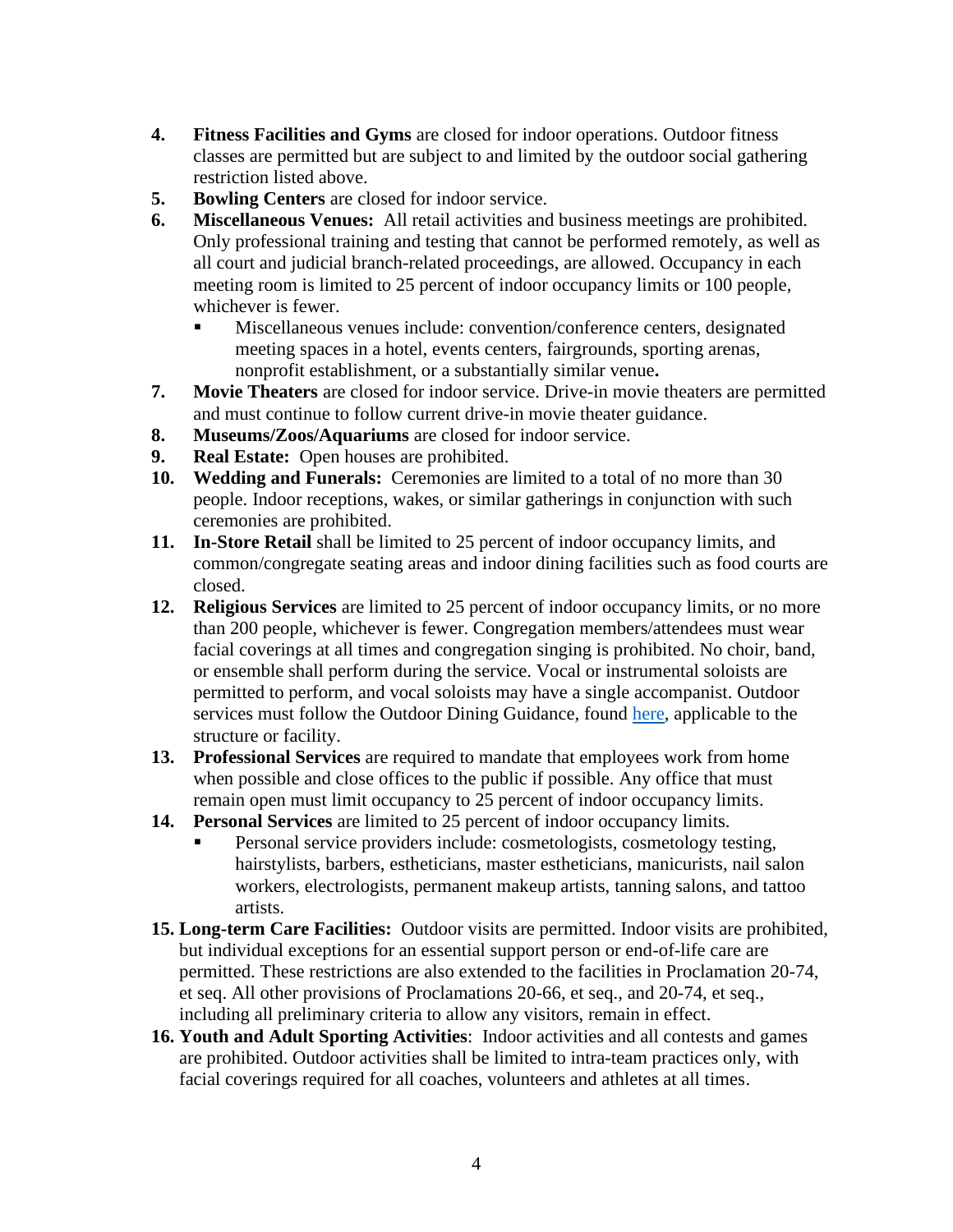**FURTHERMORE,** in collaboration with the Washington State Department of Health, in furtherance of the physical, mental, and economic well-being of all Washingtonians, I will continue to analyze the data and epidemiological modeling and adjust guidance accordingly.

**ADDITIONALLY**, as a reminder, a travel advisory for all non-essential travel, issued on November 13, 2020, remains in effect. That advisory provides the following guidance: (1) Persons arriving in Washington from other states or countries, including returning Washington residents, should self-quarantine for 14 days after arrival. These persons should limit their interactions to their immediate household; and (2) Washingtonians are encouraged to stay home or in their region and avoid non-essential travel to other states or countries.

**ADDITIONALLY**, in furtherance of these prohibitions and for general awareness:

- 1. *Order of the Secretary of Health 20-03.1*, issued on July 24, 2020, is incorporated by reference, and may be amended as is necessary; and, all such amendments are also incorporated by reference.
- 2. Employers must comply with all conditions for operation required by the state Department of Labor & Industries, including interpretive guidance, regulations and rules such as [WAC 296-800-14035,](https://www.lni.wa.gov/safety-health/safety-rules/chapter-pdfs/WAC296-800.pdf) and Department of Labor & Industriesadministered statutes.
- 3. Everyone is required to cooperate with public health authorities in the investigation of cases, suspected cases, outbreaks, and suspected outbreaks of COVID-19 and with the implementation of infection control measures pursuant to State Board of Health rule in WAC 246-101-425.
- 4. All mandatory guidelines for businesses and activities, which remain in effect except as modified by this Proclamation and the *Order of the Secretary of Health 20-03.1*, may be found at the Governor's Office [website,](https://www.governor.wa.gov/) *[COVID-19 Resources and](https://www.governor.wa.gov/issues/issues/covid-19-resources)  [Information](https://www.governor.wa.gov/issues/issues/covid-19-resources)*[,](https://www.governor.wa.gov/issues/issues/covid-19-resources) and at *[COVID-19](https://www.governor.wa.gov/issues/issues/covid-19-resources/covid-19-reopening-guidance-businesses-and-workers) [Reopening Guidance for Businesses and Workers](https://www.governor.wa.gov/issues/issues/covid-19-resources/covid-19-reopening-guidance-businesses-and-workers)*[.](https://www.governor.wa.gov/issues/issues/covid-19-resources/covid-19-reopening-guidance-businesses-and-workers)

I again direct that the plans and procedures of the *Washington State Comprehensive Emergency Management Plan* be implemented throughout state government. State agencies and departments are directed to continue utilizing state resources and doing everything reasonably possible to support implementation of the *Washington State Comprehensive Emergency Management Plan* and to assist affected political subdivisions in an effort to respond to and recover from the COVID-19 pandemic.

I continue to order into active state service the organized militia of Washington State to include the National Guard and the State Guard, or such part thereof as may be necessary in the opinion of The Adjutant General to address the circumstances described above, to perform such duties as directed by competent authority of the Washington State Military Department in addressing the outbreak. Additionally, I continue to direct the Department of Health, the Washington State Military Department Emergency Management Division, and other agencies to identify and provide appropriate personnel for conducting necessary and ongoing incident related assessments.